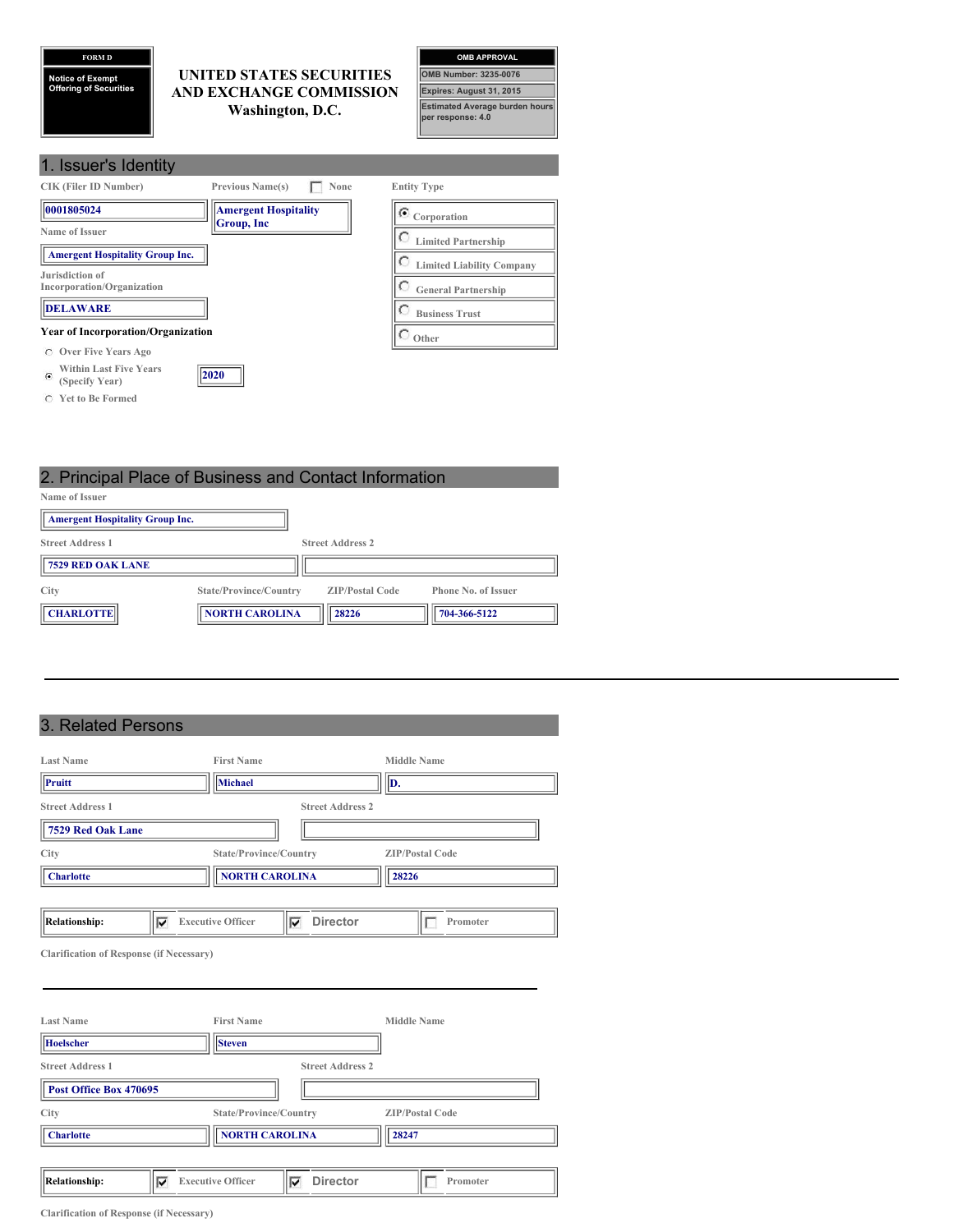| <b>Last Name</b>                                |   | <b>First Name</b>                |                         | <b>Middle Name</b>       |          |
|-------------------------------------------------|---|----------------------------------|-------------------------|--------------------------|----------|
| <b>Glick</b>                                    |   | <b>Frederick</b>                 |                         |                          |          |
| <b>Street Address 1</b>                         |   | <b>Street Address 2</b>          |                         |                          |          |
| 7529 Red Oak Lane                               |   |                                  |                         |                          |          |
| City                                            |   | <b>ZIP/Postal Code</b>           |                         |                          |          |
| <b>Charlotte</b>                                |   | <b>NORTH CAROLINA</b>            |                         | 28226                    |          |
|                                                 |   |                                  |                         |                          |          |
| <b>Relationship:</b>                            |   | <b>Executive Officer</b>         | <b>Director</b><br>⊽    |                          | Promoter |
| <b>Clarification of Response (if Necessary)</b> |   |                                  |                         |                          |          |
| <b>Last Name</b>                                |   | <b>First Name</b>                |                         | <b>Middle Name</b>       |          |
| <b>Wagoner</b>                                  |   | J                                |                         | Eric                     |          |
| <b>Street Address 1</b>                         |   |                                  | <b>Street Address 2</b> |                          |          |
| 7529 Red Oak Lane                               |   |                                  |                         |                          |          |
| City                                            |   | State/Province/Country           |                         | <b>ZIP/Postal Code</b>   |          |
| <b>Charlotte</b>                                |   | <b>NORTH CAROLINA</b>            |                         | 28226                    |          |
|                                                 |   |                                  |                         |                          |          |
| <b>Relationship:</b>                            | г | <b>Executive Officer</b>         | $\nabla$ Director       |                          | Promoter |
| <b>Last Name</b><br>Kiefer                      |   | <b>First Name</b><br><b>Neil</b> |                         | <b>Middle Name</b><br>G. |          |
| <b>Street Address 1</b>                         |   |                                  | <b>Street Address 2</b> |                          |          |
| 7529 Red Oak Lane                               |   |                                  |                         |                          |          |
| City                                            |   | State/Province/Country           |                         | <b>ZIP/Postal Code</b>   |          |
| <b>Charlotte</b>                                |   | <b>NORTH CAROLINA</b>            |                         | 28226                    |          |
|                                                 |   |                                  |                         |                          |          |
| ╔<br><b>Relationship:</b>                       |   | <b>Executive Officer</b>         | ⊽<br><b>Director</b>    | L                        | Promoter |
| <b>Clarification of Response (if Necessary)</b> |   |                                  |                         |                          |          |
| <b>Last Name</b>                                |   | <b>First Name</b>                |                         | <b>Middle Name</b>       |          |
| <b>Johnson</b>                                  |   | <b>Keith</b>                     |                         | J.                       |          |
| <b>Street Address 1</b>                         |   |                                  | <b>Street Address 2</b> |                          |          |
| 7529 Red Oak Lane                               |   |                                  |                         |                          |          |
| City                                            |   | State/Province/Country           |                         | <b>ZIP/Postal Code</b>   |          |
|                                                 |   |                                  |                         |                          |          |
| <b>Charlotte</b>                                |   | <b>NORTH CAROLINA</b>            |                         | 28226                    |          |
|                                                 |   |                                  |                         |                          |          |
| <b>Relationship:</b>                            | г | <b>Executive Officer</b>         | <b>Director</b><br>⊽    | П                        | Promoter |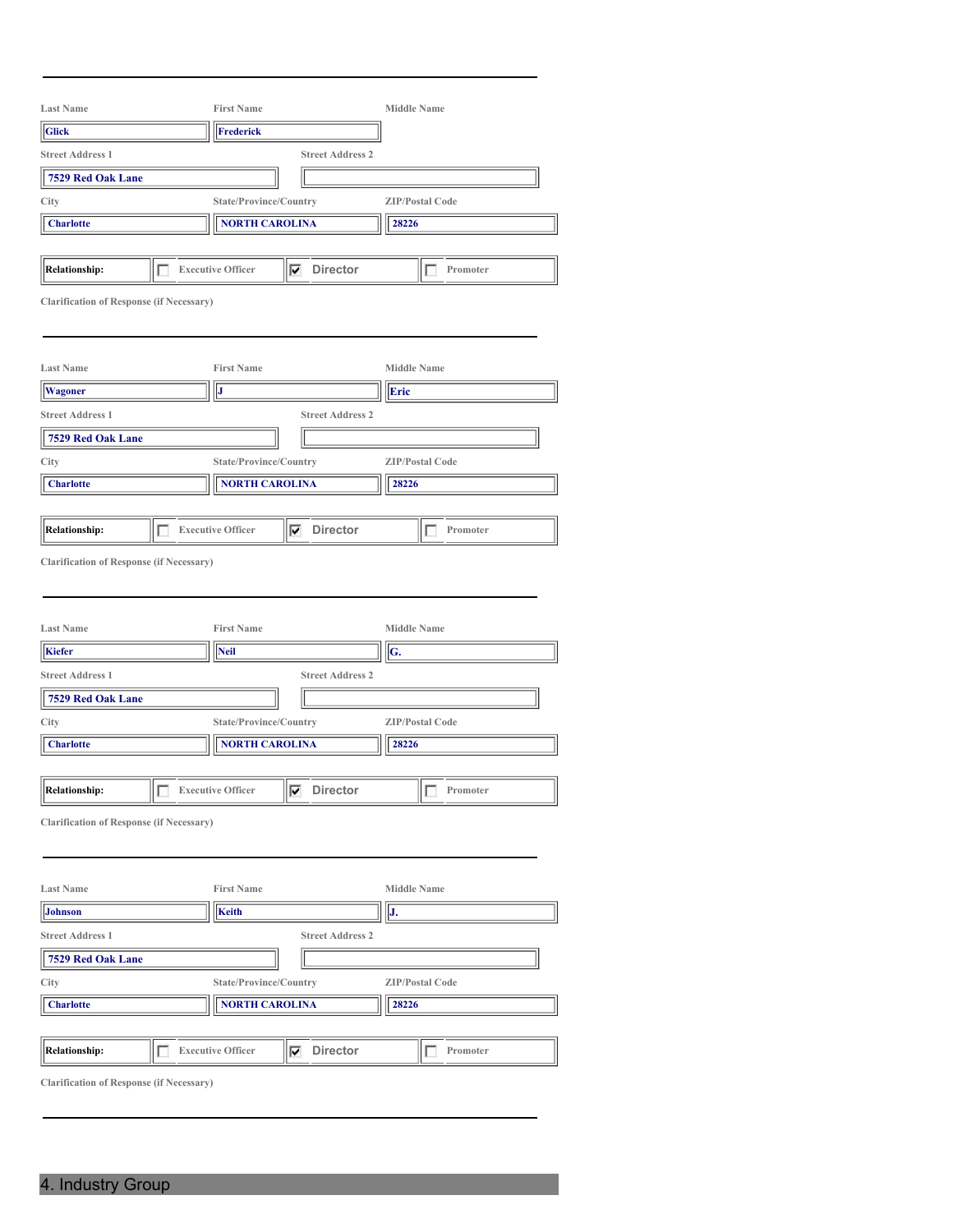#### **Agriculture**

#### **Banking & Financial Services**

- **Commercial Banking**
- **Insurance**
- **Investing**
- **Investment Banking**
- **Pooled Investment Fund**
- **Other Banking & Financial Services**

#### **Business Services**

#### **Energy**

- **Coal Mining Electric Utilities**
- 
- **Energy Conservation Environmental Services**
- **Oil & Gas**
- 
- **Other Energy**

#### C **Retailing**

**Health Care Biotechnology Health Insurance Hospitals & Physicians Pharmaceuticals Other Health Care**

O

**Manufacturing Real Estate Commercial Construction REITS & Finance Residential Other Real Estate**

 $\circ$ 

- **Restaurants**
- **Technology**
	- **Computers**
	- **Telecommunications**
	- **Other Technology**

### **Travel**

- **Airlines & Airports**
- **Lodging & Conventions**
- **Tourism & Travel Services**
- **Other Travel**
- **Other**

# 5. Issuer Size

#### **Revenue Range Aggregate Net Asset Value Range**

- $\circ$
- $\circ$
- $\circ$
- $\circ$
- $\circ$
- $\circ$
- $\widehat{G}$
- $\circ$
- **No Revenues No Aggregate Net Asset Value**
- **\$1 - \$1,000,000 \$1 - \$5,000,000**
- **\$1,000,001 - \$5,000,000 \$5,000,000 \$5,000,001 \$25,000,000** 
	-
	-
- **Decline to Disclose Decline to Disclose**
- **Not Applicable C Not Applicable**

# 6. Federal Exemption(s) and Exclusion(s) Claimed (select all that apply)

| Rule $504(b)(1)$ (not (i), (ii)<br>$\vert$ or (iii)) | <b>Rule 505</b>                            |  |  |  |
|------------------------------------------------------|--------------------------------------------|--|--|--|
| Rule 504 (b) $(1)(i)$                                | $\overline{\triangledown}$ Rule 506(b)     |  |  |  |
| Rule 504 (b) $(1)(ii)$                               | Rule $506(c)$                              |  |  |  |
| Rule 504 (b) $(1)(iii)$                              | Securities Act Section 4(a)(5)             |  |  |  |
|                                                      | <b>Investment Company Act Section 3(c)</b> |  |  |  |

## 7. Type of Filing

**New Notice Date of First Sale First Sale Yet to Occur**

**Amendment**

# 8. Duration of Offering

**Does** the Issuer intend this offering to last more than one year?<br> **C**  $Y_{\text{es}}$  **G**  $_{\text{No}}$ 

# 9. Type(s) of Securities Offered (select all that apply)

**Pooled Investment Fund Interests Equity**

**\$5,000,001 - \$25,000,000 \$25,000,000 \$25,000,000 \$25,000,000 \$25,000,000 \$25,000,001 - \$100,000,000 \$50,000,001 - \$100,000,000 Over \$100,000,000 Over \$100,000,000**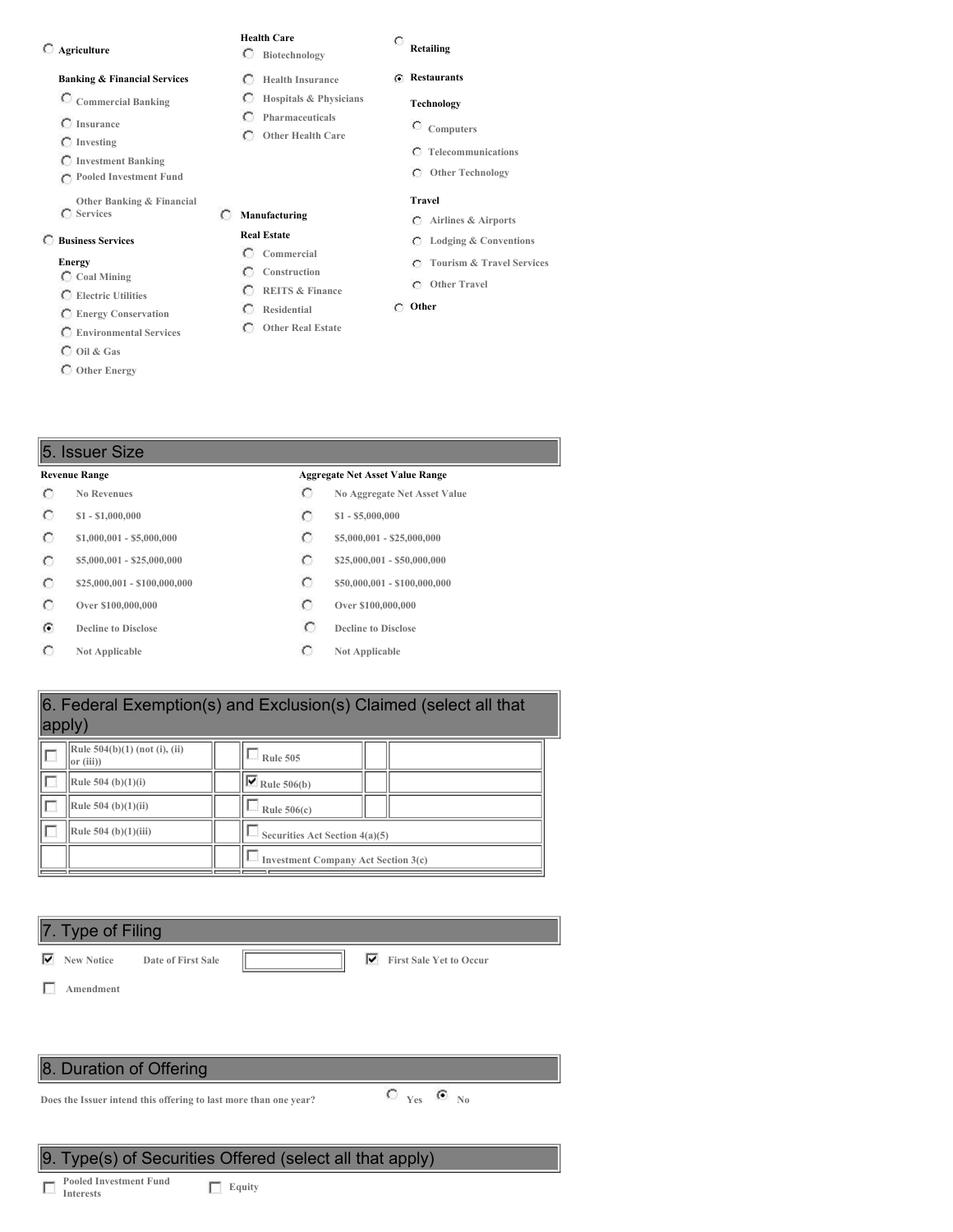| <b>Tenant-in-Common Securities</b>                                                                                 |    | Debt                                                                 |
|--------------------------------------------------------------------------------------------------------------------|----|----------------------------------------------------------------------|
| <b>Mineral Property Securities</b>                                                                                 | 1Й | Option, Warrant or Other Right to<br><b>Acquire Another Security</b> |
| Security to be Acquired Upon<br><b>Exercise of Option, Warrant or</b><br><b>Other Right to Acquire</b><br>Security |    | Other (describe)                                                     |

| 10. Business Combination Transaction                                                                                                                                                |
|-------------------------------------------------------------------------------------------------------------------------------------------------------------------------------------|
| Is this offering being made in connection with a business combination<br>$Y_{\text{es}}$ $\bullet$ No<br>$\bigcap$<br>transaction, such as a merger, acquisition or exchange offer? |
| <b>Clarification of Response (if Necessary)</b>                                                                                                                                     |
|                                                                                                                                                                                     |
|                                                                                                                                                                                     |
| 11. Minimum Investment                                                                                                                                                              |
| Minimum investment accepted from any outside<br>250000<br><b>USD</b><br>S<br>investor                                                                                               |
|                                                                                                                                                                                     |
| 12. Sales Compensation                                                                                                                                                              |
| Recipient<br><b>Recipient CRD Number</b><br>None<br>⊽                                                                                                                               |
| <b>None</b>                                                                                                                                                                         |
| (Associated) Broker or Dealer CRD<br>⊽<br>⊽<br>None<br>(Associated) Broker or Dealer<br>None<br>Number                                                                              |
|                                                                                                                                                                                     |
| <b>Street Address 1</b><br><b>Street Address 2</b>                                                                                                                                  |
| <b>NONE</b><br><b>NONE</b>                                                                                                                                                          |
| <b>ZIP/Postal Code</b><br>City<br>State/Province/Country                                                                                                                            |
| <b>NONE</b><br>0000<br><b>Unknown</b>                                                                                                                                               |
| <b>State(s)</b> of Solicitation<br><b>All States</b><br>Foreign/Non-US<br>г                                                                                                         |
| <b>CALIFORNIA</b><br><b>FLORIDA</b><br>NEW YORK<br><b>TEXAS</b>                                                                                                                     |

 $\overline{\phantom{a}}$ 

|      | 13. Offering and Sales Amounts                                                                                                                                                                                  |              |  |  |  |  |
|------|-----------------------------------------------------------------------------------------------------------------------------------------------------------------------------------------------------------------|--------------|--|--|--|--|
|      |                                                                                                                                                                                                                 |              |  |  |  |  |
|      | <b>USD</b><br>3000000<br><b>Total Offering Amount</b><br>Indefinite<br>s<br>г                                                                                                                                   |              |  |  |  |  |
|      | <b>USD</b><br>S<br><b>Total Amount Sold</b><br>10                                                                                                                                                               |              |  |  |  |  |
| Sold | <b>Total Remaining to be</b><br>S<br><b>USD</b><br>3000000<br>Indefinite<br>г                                                                                                                                   |              |  |  |  |  |
|      | <b>Clarification of Response (if Necessary)</b>                                                                                                                                                                 |              |  |  |  |  |
|      |                                                                                                                                                                                                                 |              |  |  |  |  |
|      |                                                                                                                                                                                                                 |              |  |  |  |  |
|      | 14. Investors                                                                                                                                                                                                   |              |  |  |  |  |
|      |                                                                                                                                                                                                                 |              |  |  |  |  |
|      | Select if securities in the offering have been or may be sold to persons who<br>do not qualify as accredited investors,<br>Number of such non-accredited investors who already have invested in the<br>offering |              |  |  |  |  |
|      | Regardless of whether securities in the offering have been or may be sold<br>to persons who do not qualify as accredited investors, enter the total                                                             | $\mathbf{0}$ |  |  |  |  |

Regardless of whether securities in the offering have been or may be sold<br>to persons who do not qualify as accredited investors, enter the total<br>number of investors who already have invested in the offering: